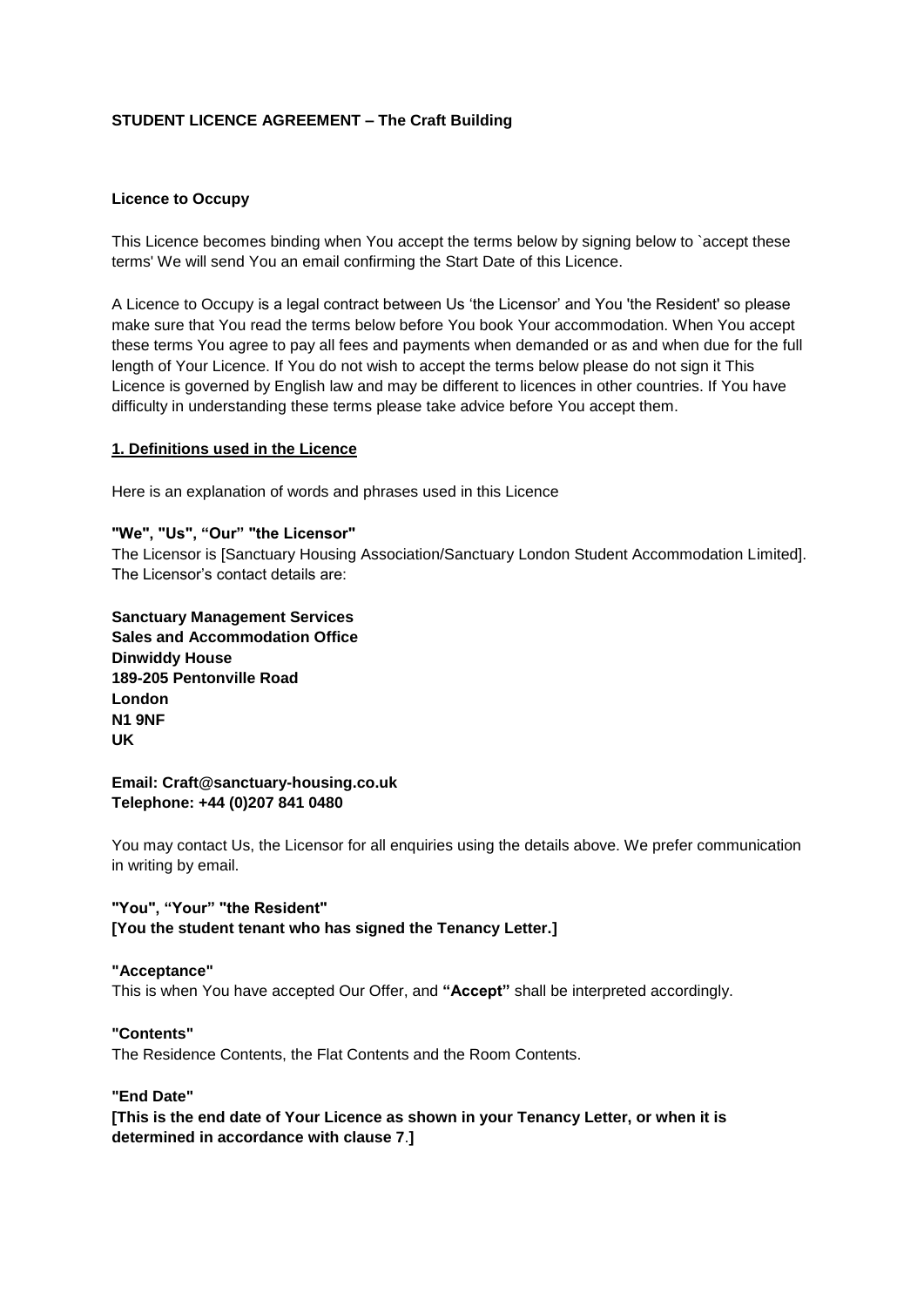# **"Flat"**

The flat is the part of the Residence in which the Room is located and may include Flat Common Areas. If the Room is self-contained (i.e. You have exclusive use of a kitchen) then 'Flat' refers to the Room only.

## **"Flat Common Areas"**

The areas shared with other residents in the Flat, including the kitchen, hallways and any other communal area shared exclusively by You and other residents in Your Flat.

### **"Flat Contents"**

This is all furniture, fittings and equipment provided for the use of all residents in the Flat.

### **"Licence", "Licence Agreement"**

This is the legal contract which We issue to You when You Accept Our offer of accommodation by payment of a Booking Fee. The terms of the Licence are set out in this document.

### **"Licence Fee"**

The charge for Your occupation of the Residence. You will be advised of this fee by INTO or INTO University Partnerships to whom you will submit your payment.

### **"Licence Period"**

**[This is the period between the Start Date and End Date of Your Licence. Your Licence Period will be shown on your Tenancy Letter.]**

### **"Offer"**

This is Our offer of accommodation to You.

**"Office Opening Hours"** are between 9am and 10pm Monday to Friday (excluding Bank Holidays)

#### **"Residence"**

This is the building where the Room is located and any alternative building where any alternative Room allocated at any time during the Licence Period in accordance with clause 11 is located. **[The name and address of the residence in which the room which is initially allocated to You will be written on Your Tenancy Letter.]**

#### **"Residence Common Areas"**

The areas shared with other residents of the Residence including the common room, hallways, outside areas and any other communal areas shared by You and other residents of the Residence (if any).

#### **"Residence Contents"**

This is all furniture, fittings and equipment provided for the use of all residents in the Residence.

**"Residence Office"** is the office serving the Residence which is at

## **Don Gratton House, 82 Old Montague Street London**

## **"Room"**

This is the room **or self-contained flat** which You are allocated use of as a resident or such other alternative room or flat which the Licensor may at its absolute discretion allocate on or prior to the Start Date, or at any time during the Licence Period in accordance with clause 11.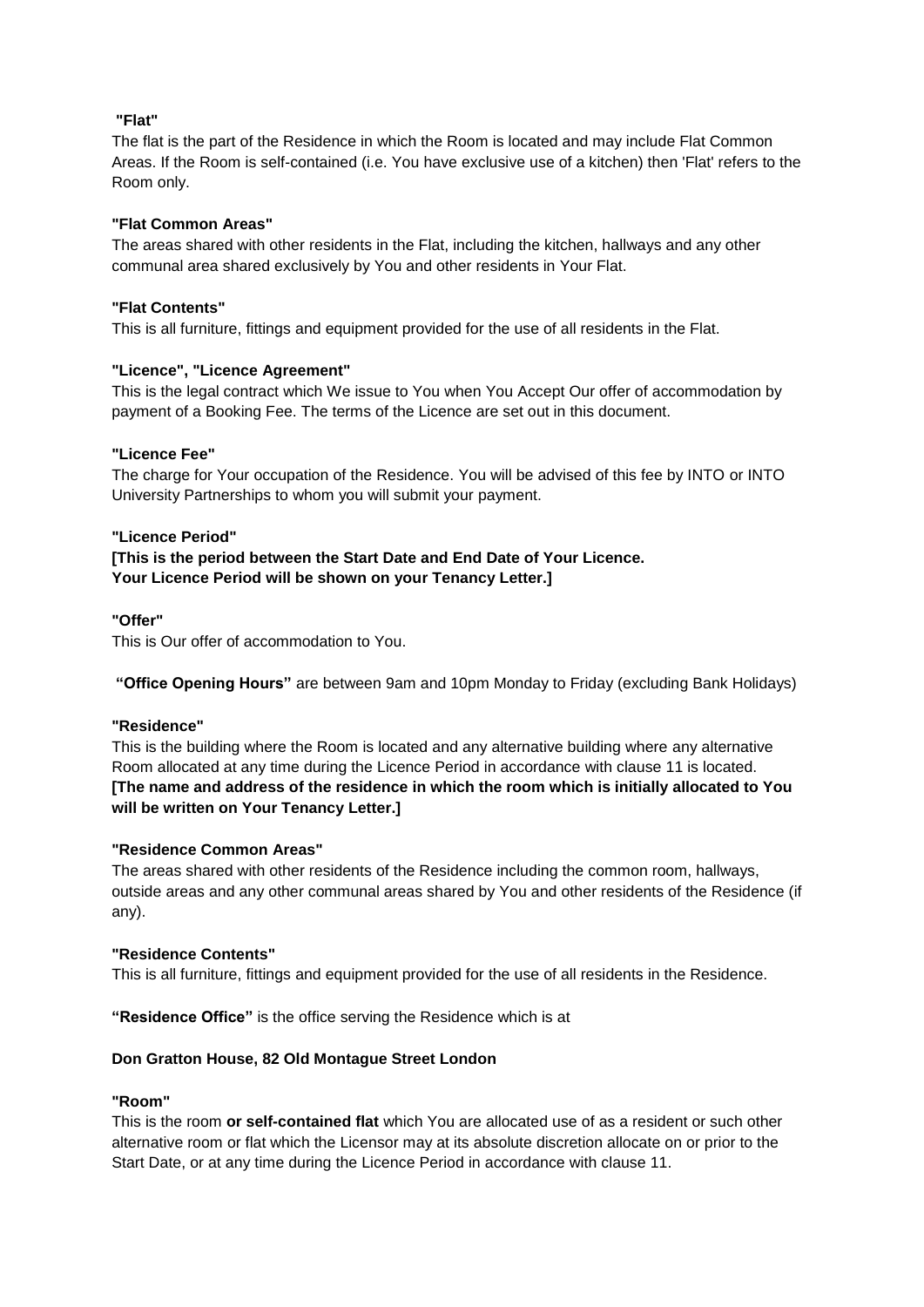## **"Room Contents"**

This is all furniture, fittings and equipment provided exclusively for Your use in the Room.

# **"Senior Resident"**

A resident of the Residence employed by Sanctuary Management Services to assist the staff at the Residence and provide on-call support to security out of office hours.

## **"Start Date"**

This is the Start Date of Your Licence. **[The actual Start Date will be shown here on Your Licence Agreement]**

## **2. Conditions of Our Offer of Accommodation**

We strongly recommend that You (and Your Guarantor if You have one) read the terms of this Licence before You or Your Guarantor Accept Our Offer of accommodation.

# **2.1 To Accept an Offer of Accommodation from Us You will need to:**

- 2.1.1 Read and Accept the terms of this Licence Agreement
- 2.2 Make your rental payment to INTO or INTO University Partnerships

# **3. Cancellation of an Acceptance of Our Offer**

- 3.1 Cancellation of an Acceptance of Our Offer prior to arrival at the Residence is subject to the relevant paragraphs in the INTO or INTO University Partnerships standard terms and conditions
- 3.2 If the Start Date of Your Licence has passed and You have moved into the Room You CANNOT cancel Your Acceptance and will be responsible for the payment of the Licence Fee until the end of Your Licence.

## **4. Starting of a Licence**

4.1 The Licence will begin on the Start Date .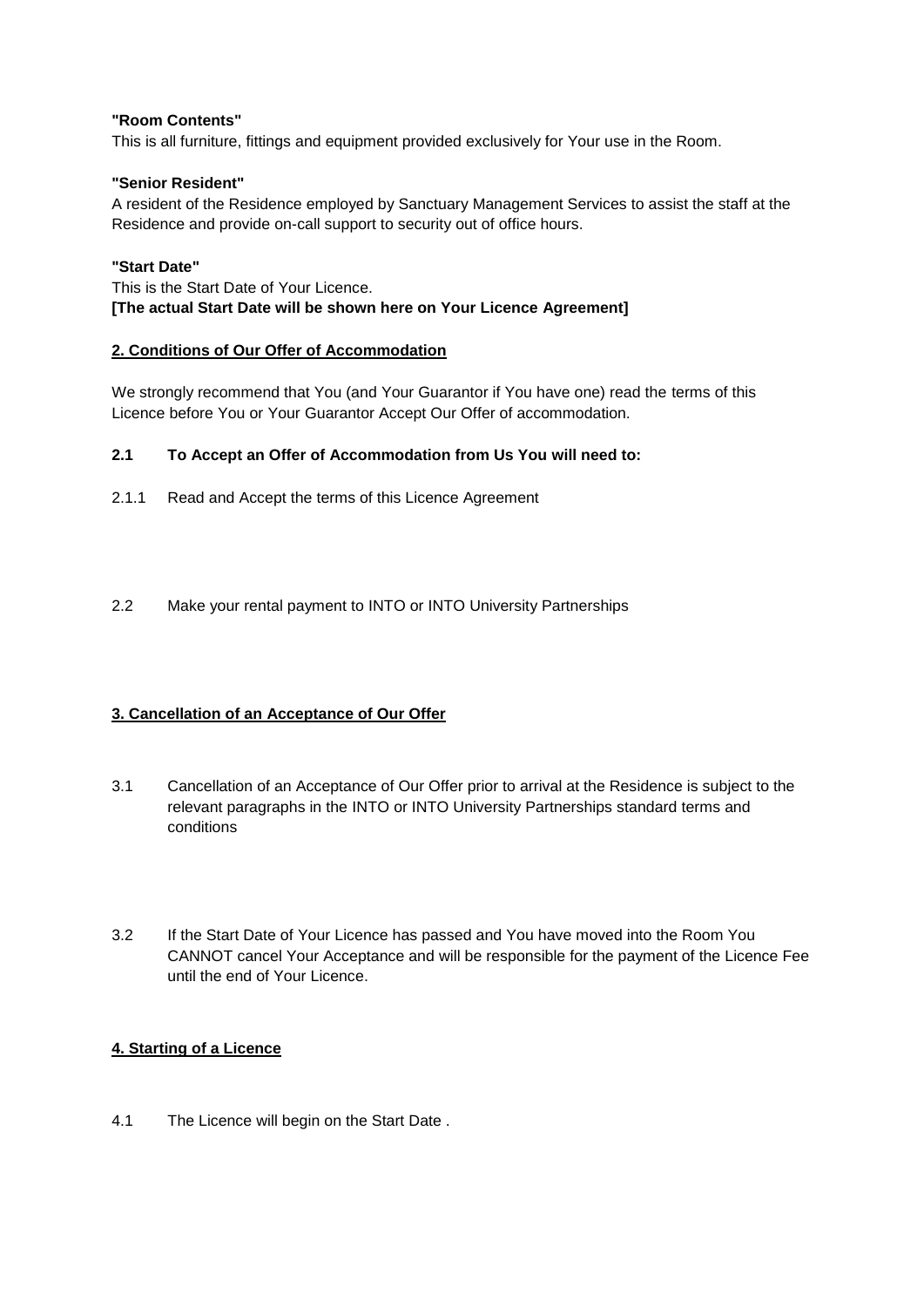- 4.2 The Licence will NOT begin if We have received a cancellation notice from You in accordance with clause 3.1 above at least seven (7) days before the Start Date of Your Licence.
- 4.3 The Licence will NOT begin if We are notified by INTO or any other appropriate person that You do not have the right to occupy Our accommodation and Our enquiries indicate that this is the case. (see clause 9 below for further details of Your right of occupy).

# **5. Arrival at the Residence**

- 5.1 You must collect Your keys from the Don Gratton House Reception. The Don Gratton House Reception is manned on a 24 hour basis.
- 5.2 We will give You access to a Room when the check in process is completed.

# **6. Ending of the Licence**

6.1 This Licence will normally last for the full Licence Period between the Start Date and End Date.

# **6.2 We will consider, but not be under any obligation to grant a request from You to end a Licence earlier than the End Date if ALL the following conditions are met:**

- 6.2.1 You e-mail Us (craft@sanctuary-housing.co.uk) and advise Us that you wish to leave. We will pass Your request to INTO for a decision.
- 6.2.2 You visit the INTO Accommodation Office and make your request there.

## **6.3 We may end Your Licence at any time if ANY of the following conditions are met:**

6.3.1 If You have not moved in within seven (7) days of the Start Date of and have not arranged with Us in advance a later date for arrival.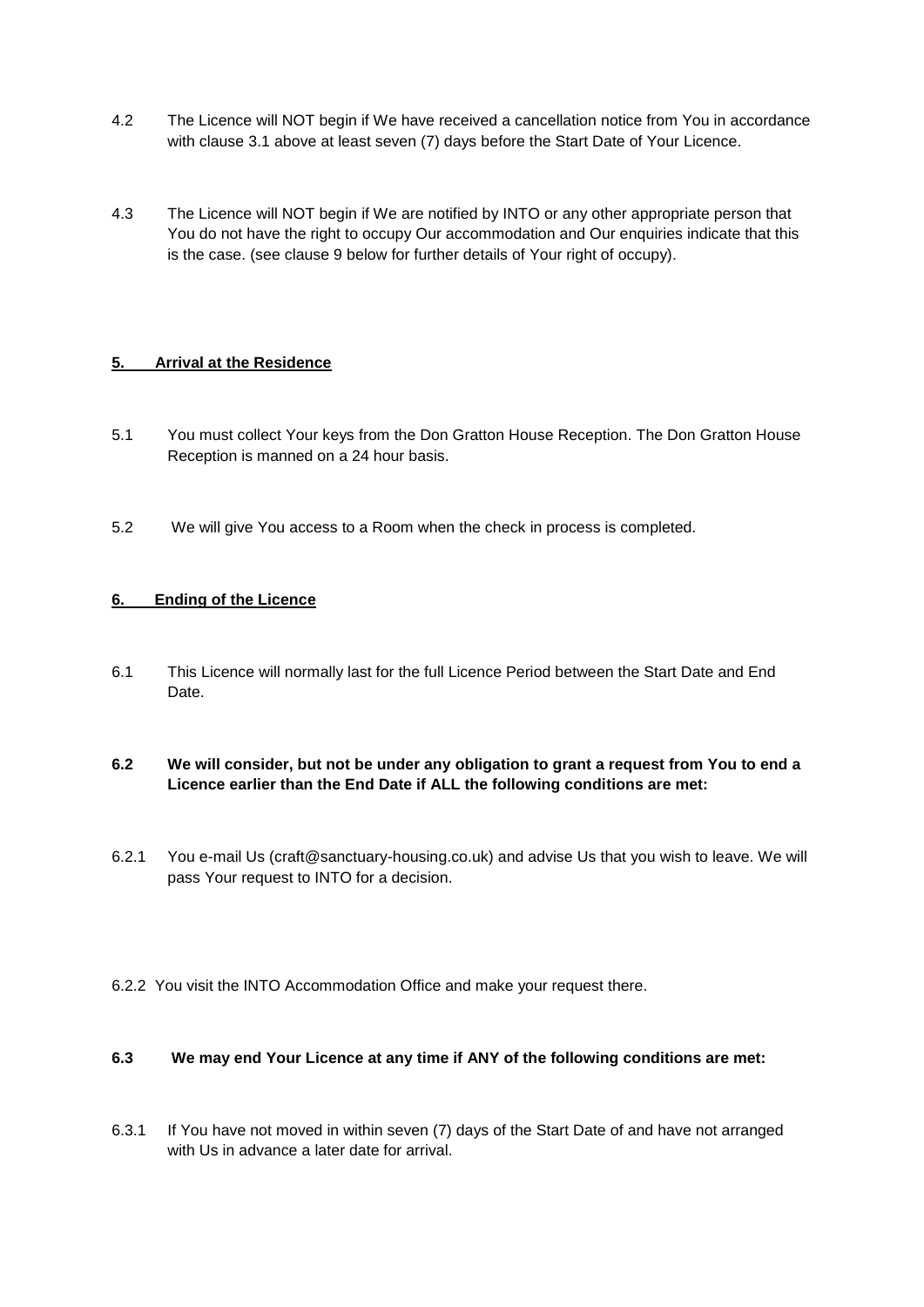6.3.3 If You lose Your right of occupation under clause 8 below.

# **6.4 If We end Your Licence early You will remain liable for the full payment of Licence Fee until the End Date of the original Licence Period.**

6.4.1 Clause 8.3 below ('Discontinuation of study') applies (subject to clause 8.3.3).

# **7. Refunds**

7.1 Subject to clause 6.4 above if the Licence is ended early by either You or Us We are under no obligation to refund your rental payment

## **8. Right of Occupation**

- **8.1 Only the following persons have a right of occupation:**
- 8.1.1 A student registered and attending classes with INTO or INTO University Partnerships
- 8.1.2 A registered student studying full-time for a minimum of 21 hours per week at a University or Higher Education College which is deemed appropriate by Us (acting reasonably) and which is specified education institution within the meaning of the Housing Act 1988 Schedule 1 Part 1 paragraph 8.

## **8.2 You will lose Your right of occupation if any of the following conditions are met:**

- 8.2.1 If You are in serious or persistent breach of any of Your obligations in this Licence Agreement.
- 8.2.2 If Your behaviour in Our reasonable opinion constitutes a serious risk to yourself or others or to Our property or the property of others.
- 8.2.3 If You are no longer a registered student as stated in clauses 8.1.1 and 8.1.2 above, in which event clause 8.3 below will apply.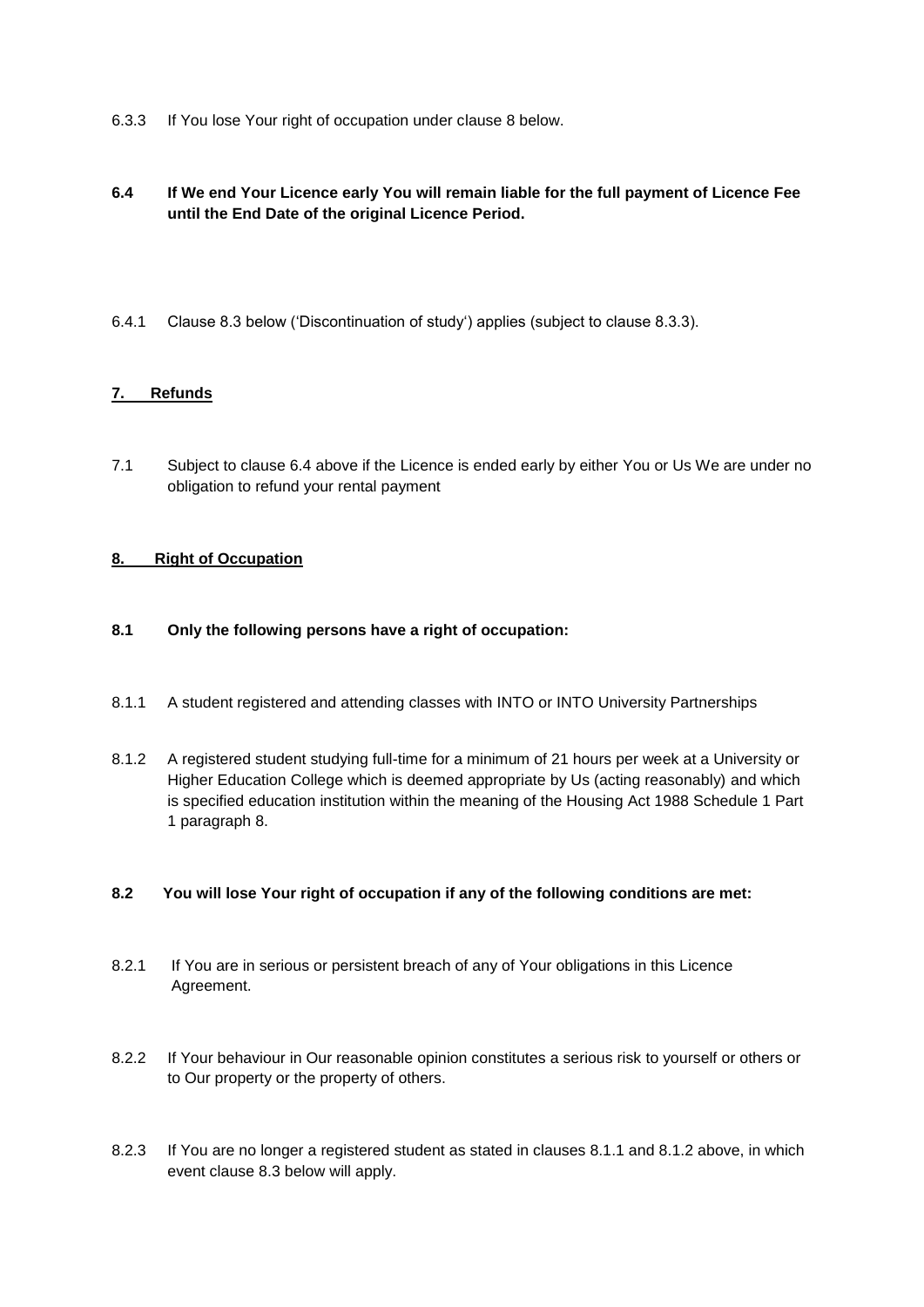## **8.3 Discontinuation of study**

8.3.1 If during Your Licence Period You are no longer a registered student as stated in clauses 8.1.1 and 8.1.2 above this is known as a 'Discontinuation of Study'

### **8.4 Eligibility of Residence**

8.4.1 If at any time You cease to be a full-time student We may terminate Your Licence as stated in clause 8.2.3 above and clause 12.9 ('Council Tax') will apply.

### **9. Fees, Charges and unpaid Licence Fee**

9.1 We are entitled to charge You for all reasonable costs and expenses incurred by Us to recover money owed by You as stated in this Licence Agreement. These charges include (but are not restricted to) the following:

#### **Cleaning Charge**

Our reasonable costs, being a minimum of GBP 35.00 if in Our reasonable opinion the Room is required to be cleaned at any time before the original End Date.

#### **Notification of Resident's breach of obligations**

GBP 25.00 for written notice that You are in breach of the terms of this Licence.

#### **Replacement of lost keys**

Up to GBP 60.00. This is not refundable when new keys have been issued even if Your keys are found. This clause is only applicable in the case where just one set of keys need to be replaced. In the case of more than one set of keys needing to be replaced and/or where entry cards need to be replaced and/or additional flat locks or card mechanisms need to be replaced the charge may be higher. Please refer to clause 12.6 below.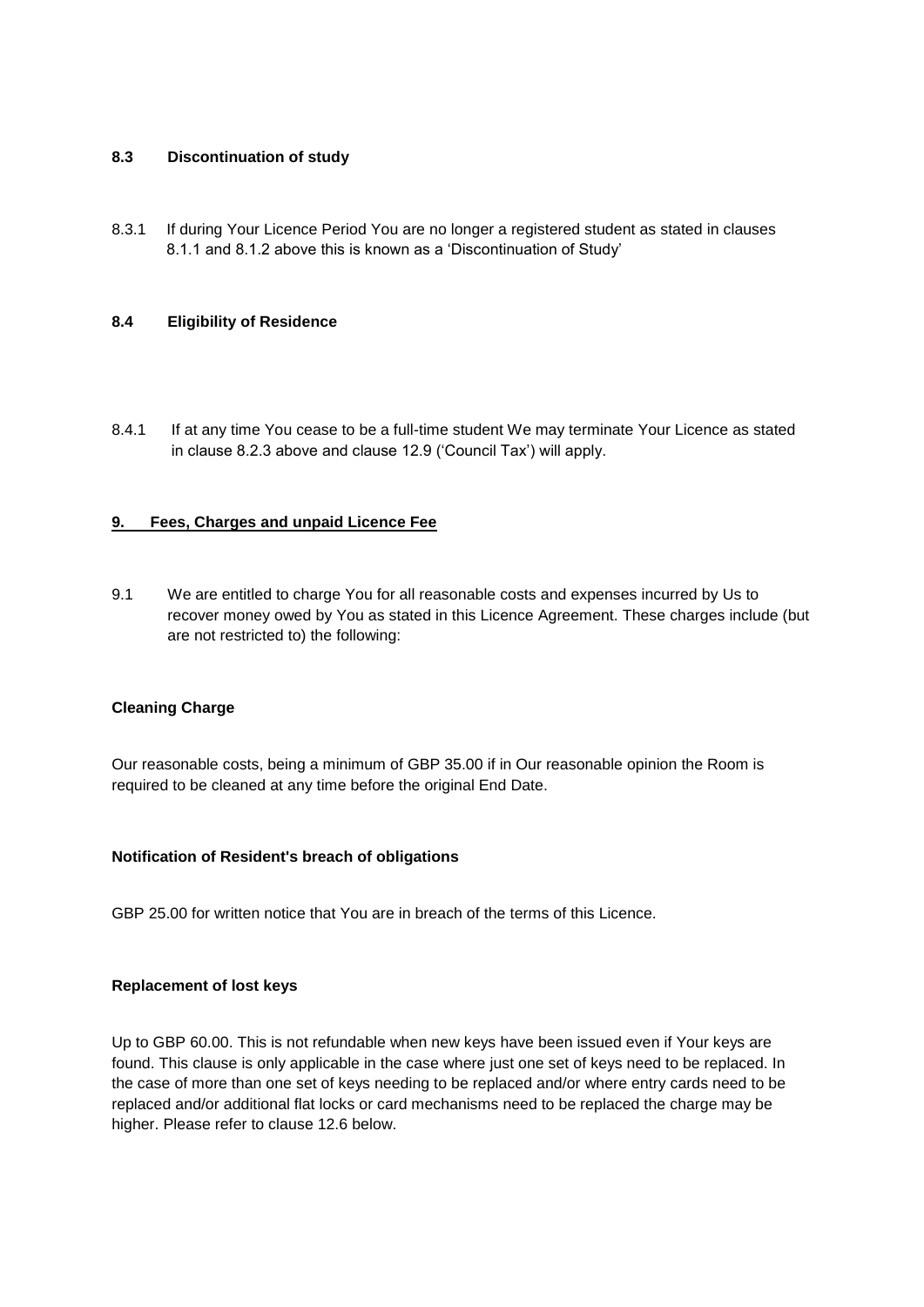## **Replacement of entry card / ID card**

GBP 5.00. This is not refundable once a new card has been issued.

#### **Damage to Contents**

An amount equivalent to the reasonable costs of repair or replacement (or a proportionate share of such costs).

### **10. Room relocation**

- 10.1 We have the right at any time to move You to a similar alternative Room within the Residence (or in exceptional circumstances to a difference residence) during the Licence Period.
- 10.2 It shall always be regarded as reasonable for Us to relocate You in order to achieve efficient occupancy of Flats and avoid having several partially empty ones.
- 10.3 If We relocate You to more expensive alternative accommodation then (unless the relocation is at Your request) the Licence Fee will not increase. If We relocate You to less expensive accommodation, the Licence Fee will be decreased by an appropriate amount.
- 10.4 You will not be entitled to any compensation for disturbance or disruption if We relocate You (but this clause does not affect Your rights if the reason for the relocation is because the Room is defective).
- 10.5 You may request to be relocated to another room but We will not be obliged to consider any requests for relocation during the first 6 weeks of the Licence Period.
- 10.6 We will only agree to Your relocation if there is alternative accommodation available and if there are exceptional circumstances for You requesting the move.
- 10.7 If We move You because You are in breach of one or more of Your obligations in this Licence Agreement or where the move is made at Your request You will pay Us a minimum cleaning charge of GBP35 in respect of the cleaning of the room You are moving from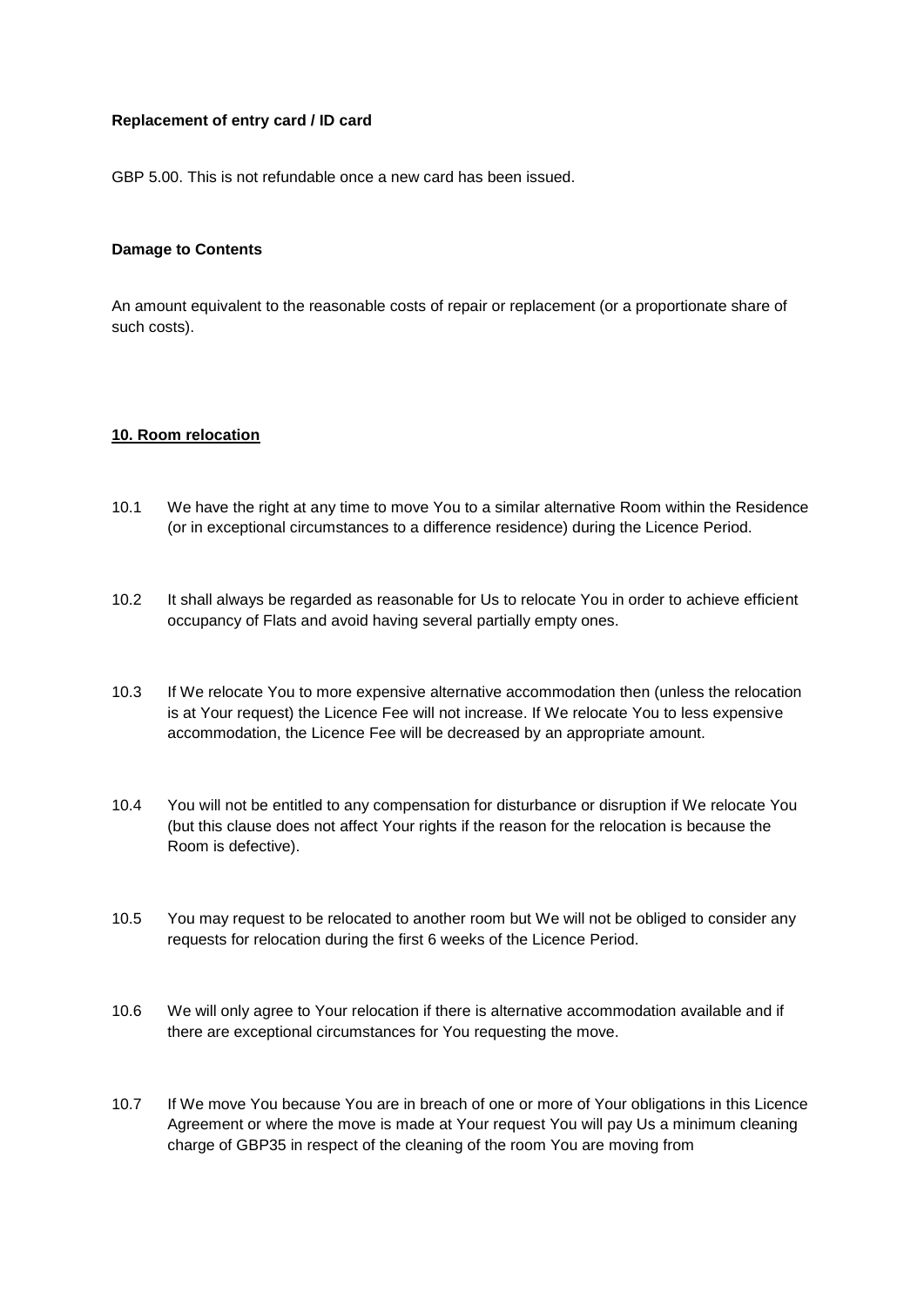10.8 Where the reason for Us requiring a relocation is because of Your breach of this Licence Agreement, We will give You at least 48 hours prior notice.

# **11. We, The Licensor agree as follows:**

- 11.1 During the Licence Period We will:
	- Provide electricity and hot and cold running water.
	- Provide heating up to 21 degrees centigrade in the Room and Flat.
	- Subject to clause 12.3 below, maintain and repair all Contents to a satisfactory condition in a reasonable timescale, having regard to the nature of the relevant Contents.
	- Provide any other services which are stated to be included in this Licence Agreement.
- 11.2 We will provide an inventory of the Room and the Room Contents allocated to You on Your arrival. We will ensure that the Room is in the condition described in the inventory provided that You report any damage or defects within 7 days of the Start Date of this Licence (or, within 7 days of You moving into the Room if You move in later than the Start Date).
- 11.3 We will insure the Residence and Your personal belongings with Campus Insurance or a similar reputable Insurer as We decide. The premium for the building insurance and Your possessions is included in the Licence Fee. Terms and conditions apply to the insurance cover and these can be read at www.smsstudent.co.uk. You are responsible for making sure that Our insurance of Your possessions is sufficient for Your needs and if You consider the cover is not adequate You may make additional insurance arrangements at Your own expense.

## **12. You, the Resident agree to:**

- 12.1.1 Cleaning and refuse
	- Keep the Room clean and tidy throughout the Licence Period and leave the Room and the Flat in a clean and tidy condition.
	- Jointly with other residents, to keep the Flat Common Areas clean and tidy throughout the Licence Period.
	- Dispose of Your refuse at regular intervals in designated areas and not deposit rubbish or unwanted items anywhere else on the Licensor's property or surrounding area.
	- Comply with any recycling requirements imposed on Us by the local authority or any reasonable recycling requirements imposed by Us.
	- Remove all personal belongings and rubbish at the end of the Licence Period. If You do not do so We are entitled to remove and dispose of them without being liable for any loss or damage.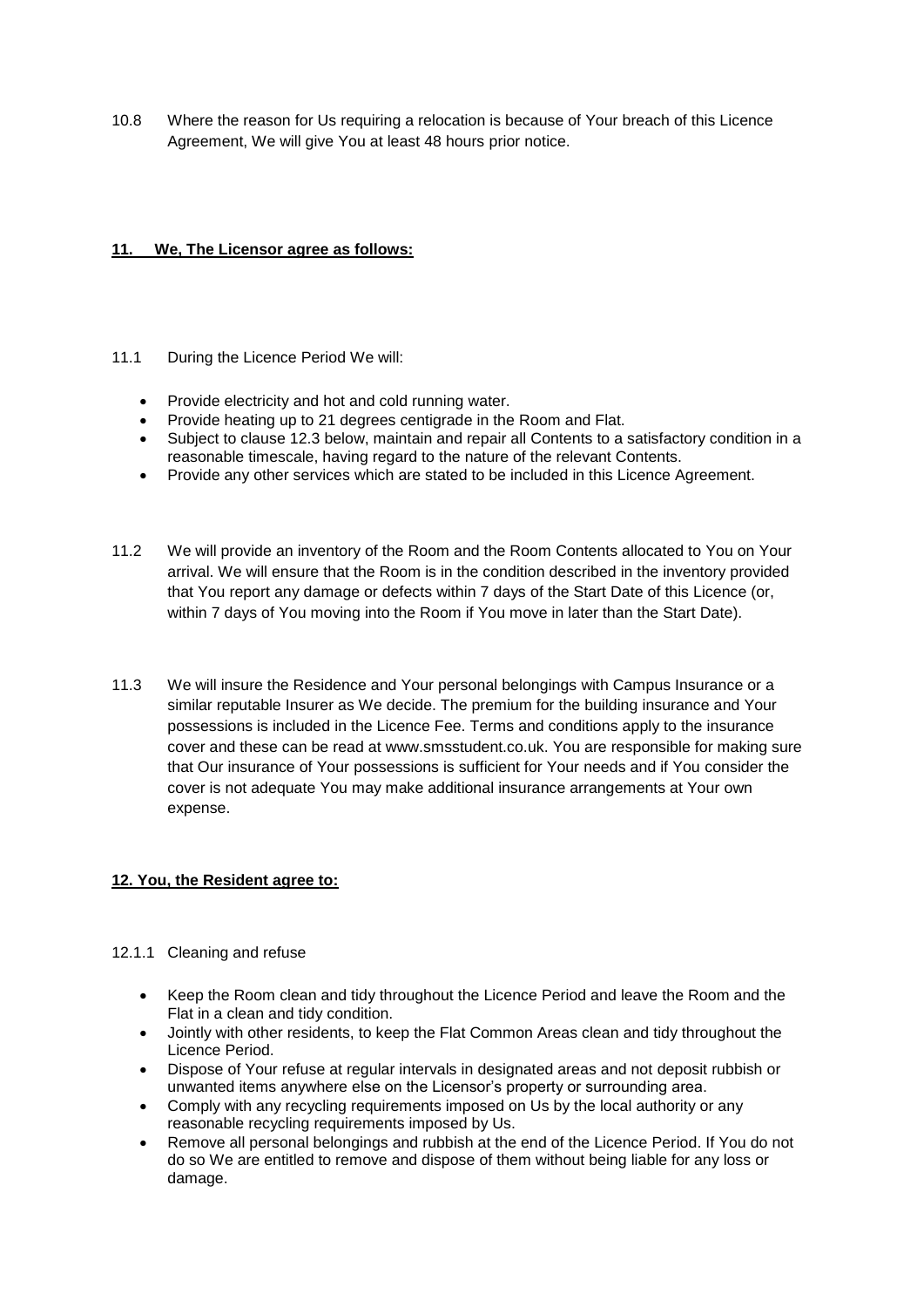- Not to obstruct the Licensor or the Licensor's employees or agents access to inspect and clean the Residence or otherwise.
- Where You do not comply with these terms and conditions within 7 days of Us notifying You, We will carry out the cleaning and charge You the cleaning costs which the Licensor incurs subject to a minimum fee of £35.
- If You refuse access to Our cleaners at a time notified by Us, We may charge a fee of £35 for each wasted visit in addition to any other charges properly made for cleaning.

#### 12.1.2 Access to the Room

We and persons authorised by Us have access to the Room at all times for all purposes including viewing, inspection, cleaning, maintenance or repair. We will endeavour to give You a minimum of 24 hours' notice of such access being required but reserve the right not to have to do so in cases of emergency

- 12.2 You shall occupy the Room as licensee and no relationship of landlord or tenant is created between the parties to this agreement.
- The Licensor retains control, possession and management of the Room and You have no right to exclude the Licensor or other parties authorised by them to use the Room or Residence
- The License to occupy granted by this agreement is personal to You and any rights granted may only be exercised by You

#### 12.3 Contents

- You will not remove any Contents belonging to Us from the Room or from the Flat or from the Residence.
- Subject to clauses 12.5 and 14 below You will be liable for replacing or repairing any missing, lost or damaged Contents (unless caused by fair wear and tear or recovered on the Licensor's insurance).

#### 12.4 Health and Safety

- You will not leave any doors propped open or obstruct or leave any items in the Flat and Residence Common Areas or do anything which may be a fire risk or in any other way put the health and safety of yourself, others, or Our property or other people's property at risk.
- You will not interfere with any fire prevention, fire detection or fire fighting equipment within the Residence and We may refer any such incidents to the appropriate prosecuting authority.
- You will use the Room, the Flat and the Residence with care and attention to the safety and convenience of others. You will not do anything which may cause damage to Our electrical installation or equipment.
- You will not put any harmful substance in, or do anything which is likely to block the drains or pipes serving the Flat and will take reasonable precautions to prevent pipes in the Flat from freezing. We will treat any breach of this clause 12.4 (including the use of candles, oil lamps, incense, shisha and hookah pipes) as a serious breach of these Terms. A minimum fine of £80 will be charged in the event of a breach of this Condition and any breach could lead to the termination of this Licence Agreement.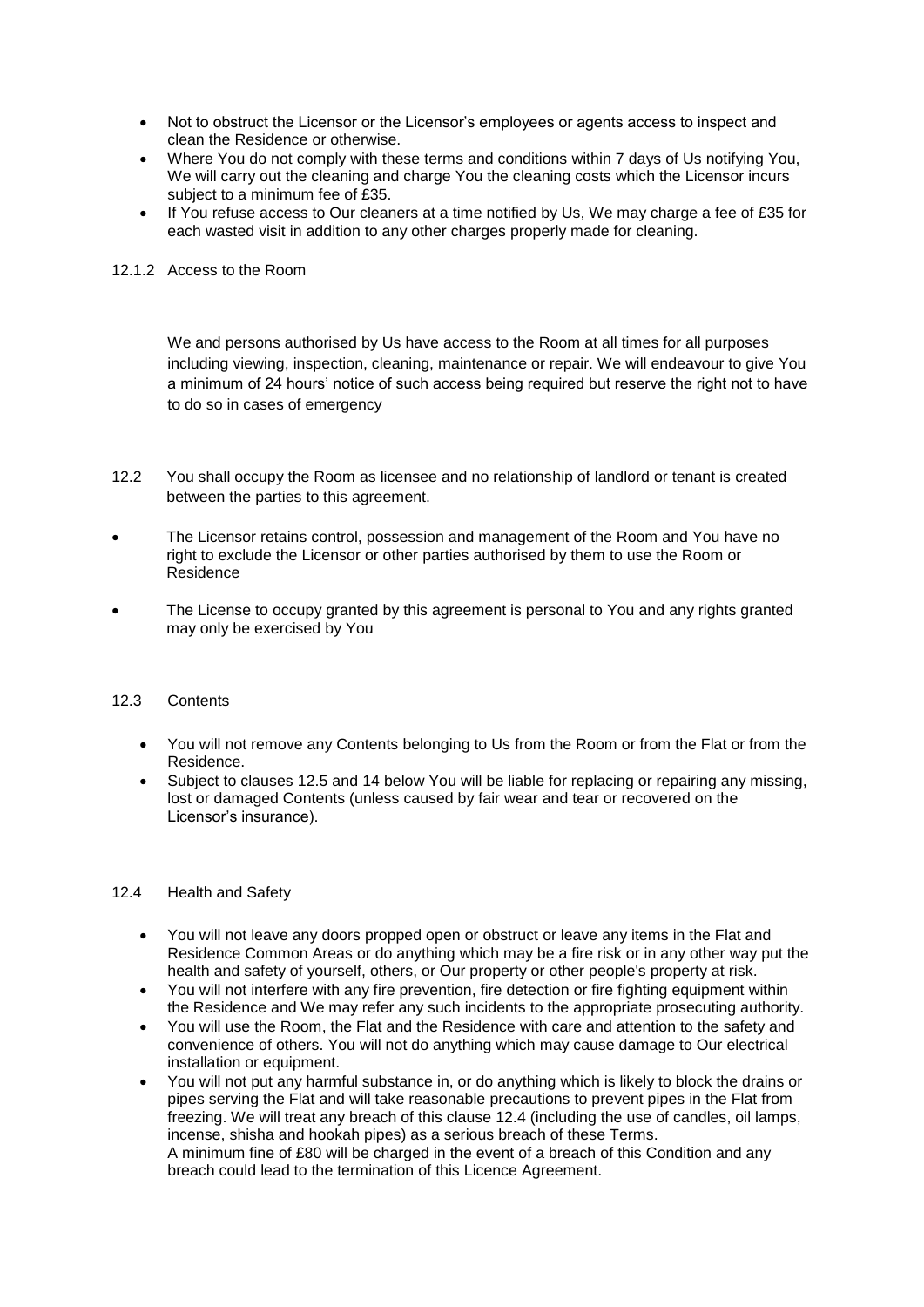### 12.5 Defects and Damage

- You will promptly report to the Residence Office any defect in or damage to the Room or the Flat or the Residence.
- You will not change, or fix anything to, or in any way re-decorate or attempt to repair the Room, the Flat or any part of the Residence.

Where any damage or loss occurs in the Residence Common Areas or in the Flat Common Areas and We are unable to ascertain who is at fault You will pay a fair and reasonable proportion (determined by the number of residents in the Residence or in the Flat, as appropriate) of the cost of repairing the damage or reinstating the loss

### 12.6 Keys and Access

- You will return all keys and entry cards to the Residence Office by 10.00 am on the End Date.
- You will not make any duplicate keys or issue keys to any other person or change the locks to the Room or the Flat or any other locks in the Residence.
- You will promptly report any loss of keys or entry cards to Us and will pay Us the proper and reasonable cost up to a maximum of GBP100 for the complete replacement of the entire access system including the replacement of the keys and/or the entry cards and/or the locks or card mechanism.

#### 12.7 Non-Residents and Visitors

- You will ensure that Your visitors sign in the visitors' book held at the Residence Office or security desk upon entering the Residence and sign out Your visitors on leaving the Residence.
- You may not have more than one overnight visitor at a time.
- You may not have more than 3 visitors at a time.
- You may not leave the Residence while You have any visitors in the building.
- You are responsible for the conduct and behaviour of any person You invite to the Residence and will reimburse Us for any loss or damage Your visitor causes.
- Subject to the next sub-clause You may not have overnight visitors in the Room or in the Residence for more than 3 nights in any 7. An overnight visitor is allowed a maximum of 3 nights in the Residence in any 7 and may not return to the Residence as the visitor of another resident during that 7 day period.
- You may apply in writing to the manager of Your Residence if You wish to have a visitor to stay for more than 3 nights in any 7 but We may refuse on the grounds of health and safety, nuisance to other residents in the Flat, or some other reasonable ground.
- You may be asked to pay a charge (equivalent per person to the rate paid by You) to Us if You have an overnight visitor for more than 3 nights in any 7, whether or not We have given permission for the visitor's stay. Paying an additional charge does not imply that a visitor's stay may continue indefinitely, nor does it constitute any form of tenancy, and You must ensure the overnight visitor leaves at Our request.
- We reserve the right to refuse entry to any visitor who has caused nuisance to any staff or persons in the Residence or if We have received what is in Our reasonable opinion a valid complaint about them.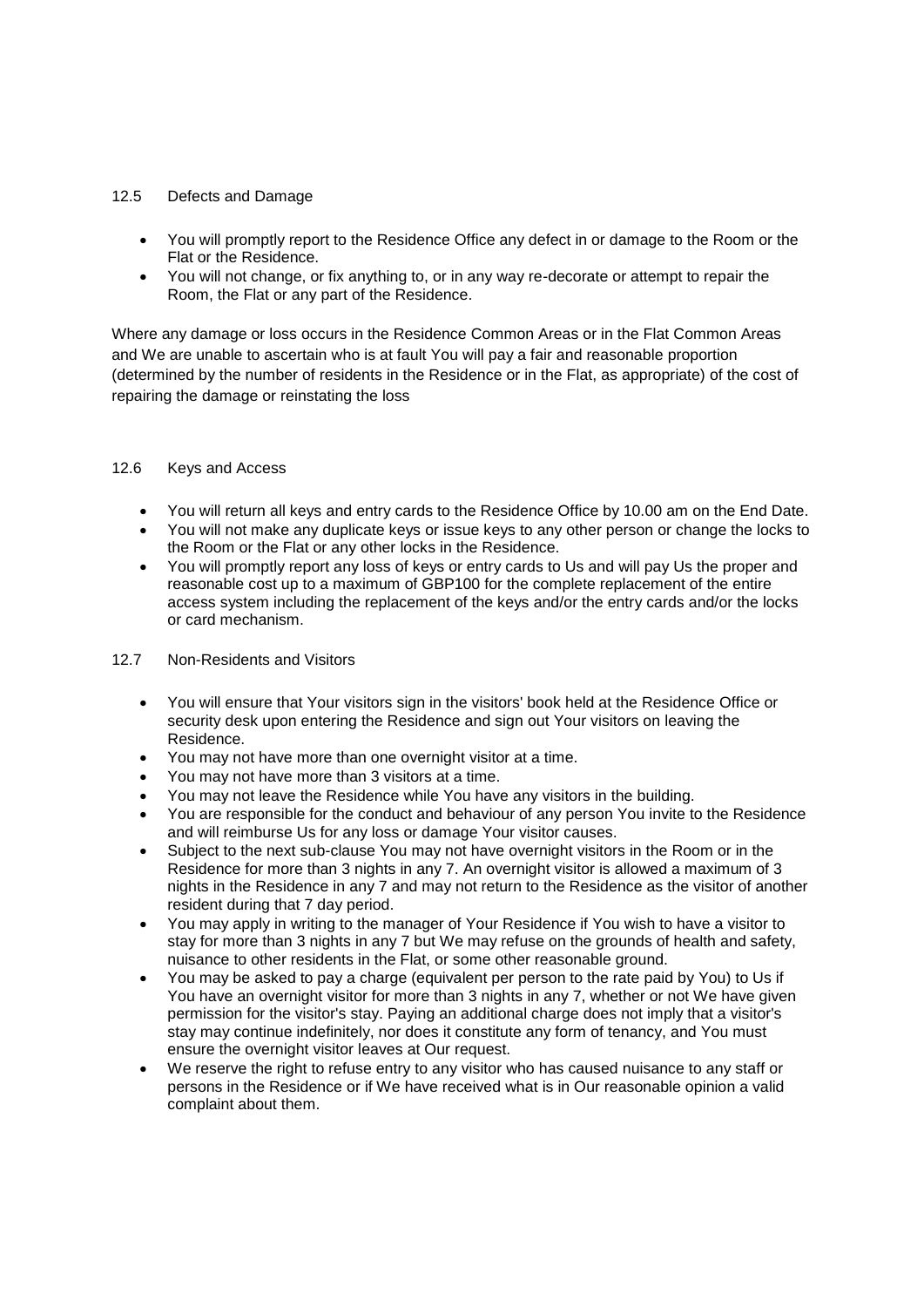### 12.8 Use of the Room

- You will use the Room only as a study bedroom for single occupancy (except for a Room designated for double occupancy, in which case the terms and conditions above relating to double occupancy apply, and except for visitors permitted by this Licence Agreement).
- You will not use or allow any part of the Residence to be used for any illegal activity.
- You will not use or allow the Room to be used for business purposes or do anything that would cause the Local Authority to change the Council Tax status of the Residence.
- You will not transfer Your Licence or create a sub-Licence or share occupancy of the Room or any part of the Flat (unless the Room is designated by Us as double occupancy, in which case the terms and conditions above relating to double occupancy apply).
- You will not leave the Room unoccupied for more than 10 days without notifying Us except during the normal vacation periods or in an emergency which prevents You from giving Us notice.
- You will not bring any animal into the Residence unless it is an aid for a disabled person and You have notified the manager of the Residence in advance of the arrival so appropriate arrangements can be made.

## 12.9 Council Tax

- If at any time You cease to be a full-time student You agree to pay any Council Tax that You may become liable for during Your Licence Period.
- If by becoming liable for Council Tax payment the Flat or Residence is also liable for Council Tax You agree to pay those charges.
- If You fail to pay Council Tax for which You are liable We are entitled to recover from You as an additional charge any Council Tax We are required to pay as a result.
- 12.10 Use of electrical and gas-fuelled items
	- You agree not to use or bring into the Residence any gas or electrical heaters or any gas or electric cooking appliances. We will allow You to use an oil-filled electric radiator provided it is tested to comply with Our health and safety requirements.
	- You agree to pay towards the reasonable cost of PAT (Portable Appliance Testing) testing of any of Your electrical items if We are required to carry out the test to comply with any legal or health and safety regulations.
	- You will not install any wireless or television aerial, satellite dish or other wiring or equipment without first obtaining written consent from Us and We shall be entitled to refuse consent on any reasonable ground.
	- You will comply with any reasonable conditions and requests made by Us in respect of any such installation of cable or satellite dish or television aerial or other wiring.
	- You will allow Us to enter the Room to inspect any such installation and to ensure that conditions have been complied with and You will comply with any further reasonable conditions and requests which We may make.
	- If We require, You will have any installation professionally removed at the end of the Licence Period and pay Us for the repair of any damage to any part of the Residence caused by the installation or its removal.

# 12.11 Internet

- You agree to pay for any broadband services (where provided) that You subscribe to in addition to any free services available from the service provider.
- You will not install any telephone line other than that which may already be provided in the Room or enter into an Agreement with any other than Our nominated service provider (which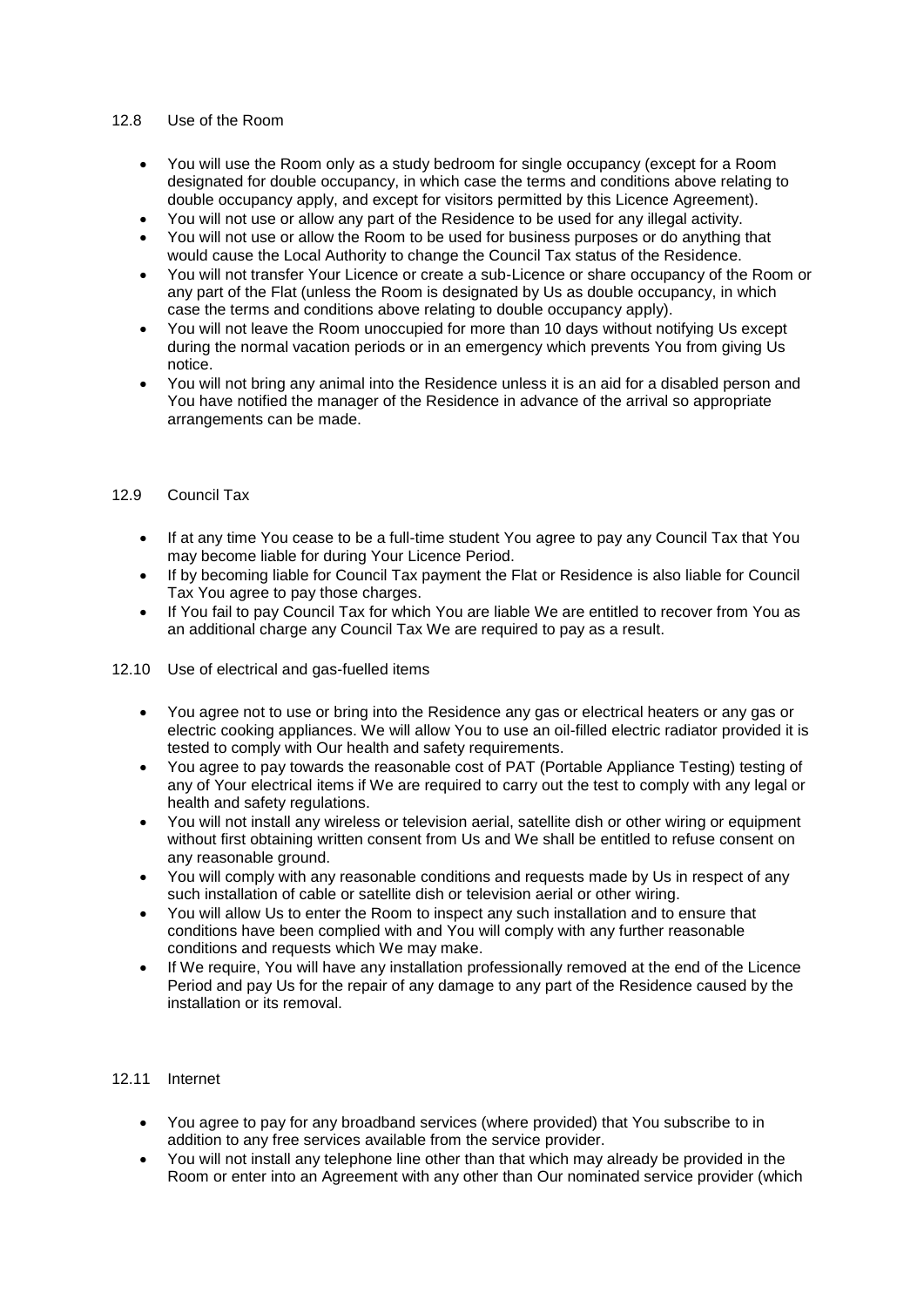may change from time to time) for the supply of telephone services without Our prior written consent which shall not be unreasonably withheld or delayed.

• In accepting and contracting with Our nominated service provider the provision of telephone and/or internet You agree that You will not be permitted to resell or make this Internet Service available to third parties through any means whatsoever including cable and or wireless systems. In the event that You are found to have established any form of connection for the provision of services to third parties it will be treated as breach of this Licence Agreement.

### 12.12 Nuisance

- You agree not to commit (or allow Your visitor to commit) any form of harassment, whether on the grounds of race, colour, sex, sexual orientation, disability or otherwise, which may interfere with the peace and comfort of other residents or their visitors or staff and contractors employed by Us. We will treat harassment as a serious breach of this Licence Agreement, which could lead to termination of Your Licence Agreement and/or complaint to Your University or College under its disciplinary arrangements.
- You will not cause any nuisance, offence, disruption or persistent disturbance to others. Alcohol consumption is never a mitigating factor.
- You will not make any noise which is likely to annoy others and will not make any noise audible from an adjoining or neighbouring room between the hours of 10.00 pm and 8.00 am on Sundays to Thursdays and 12 midnight and 9.00 am on Fridays and Saturdays.
- You will not leave any car, van, motorcycle, caravan, trailer, boat, commercial vehicle or any other motorised vehicle on the Licensor's property without written authority from Us (but nothing in this clause implies that We are under an obligation to give authority if it is requested). Bicycles may be left at the owner's risk in designated storage areas (if any). You must not leave a bicycle anywhere in or outside of the Residence if it is likely to cause obstruction.

#### 12.13 Hazardous Items

- You will not use or store in any part of the Residence any explosive, inflammable or hazardous or dangerous items.
- You will not (in any part of the Residence) install or use any portable gas or paraffin heater or do anything which would be likely to cause the Licensor's buildings insurance to be invalid.
- If You become aware of any other resident's possession or use of a hazardous item, You shall promptly report it to the Residence Office.

## 12.14 Smoking

We operate a non-smoking policy in all of Our residences and You agree not to smoke in any part of the Residence including the Room, the Flat Common Areas, the Residence Common Areas and any other communal areas including kitchens, corridors, hallways, common rooms, stairwells, courtyards and outside spaces. We will treat any breach of this condition as a serious breach of this Licence Agreement A minimum fine of £80 will be charged in the event of a breach of this Condition and any breach could lead to the termination of this Licence Agreement.

## 12.15 Drugs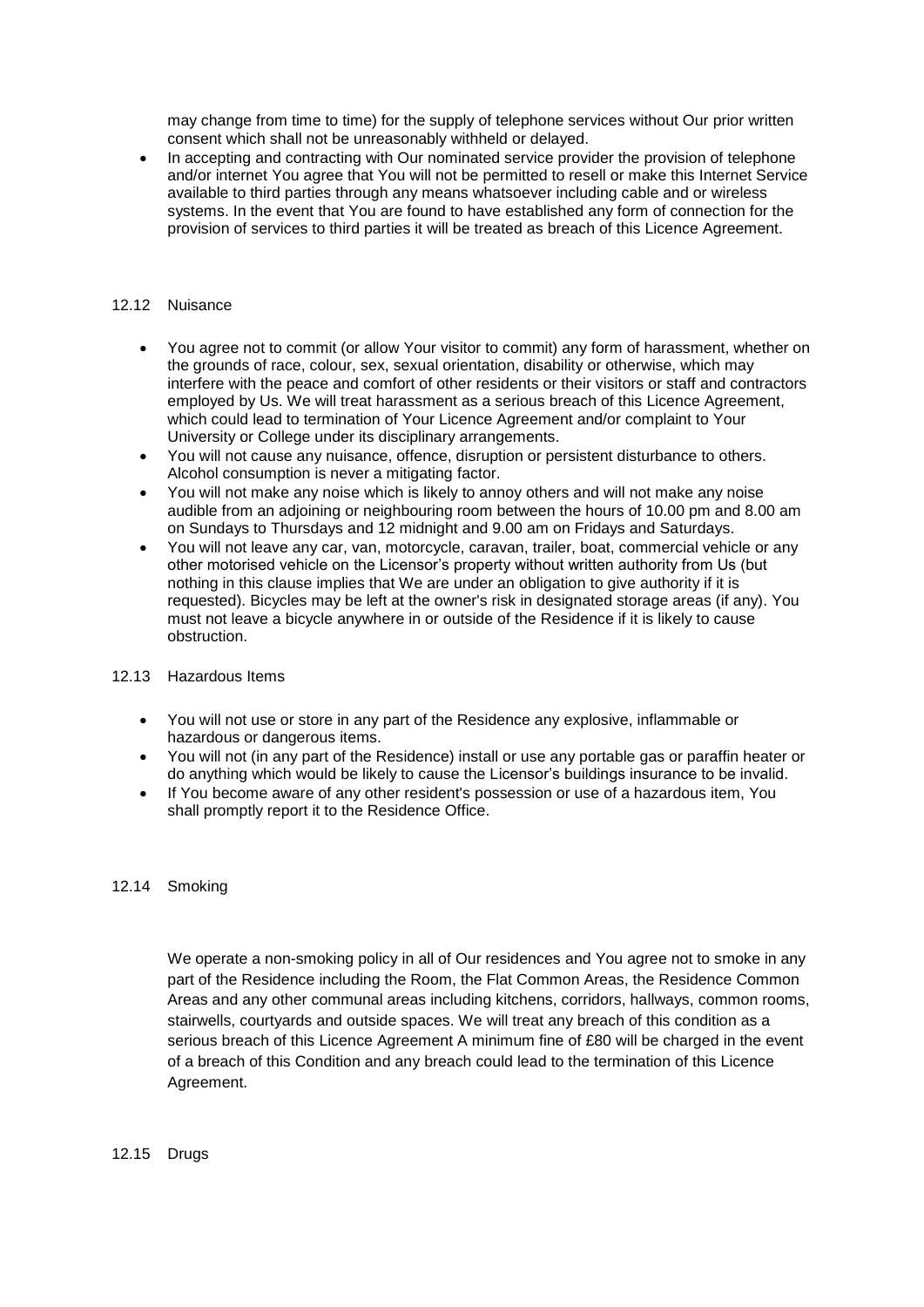We operate a zero tolerance policy towards the possession and use of illegal substances as defined in the Misuse of Drugs Act 1971. You agree to adhere to this policy and not keep any substances that are illegal to carry or possess under UK law while in the Residence. Any breach of this clause will result in formal action including police and police dog involvement, information being passed to Your university and could result in the termination of this Licence Agreement. If any drugs or drug paraphernalia are found or reported to be present in a room, management reserve the right to enter and remove said substances and paraphernalia from the room. These shall then be handed over to the police for destruction.

## 12.16 Senior Residents and Security Guards

You will at all times comply with the proper and reasonable instructions of the Senior Residents and security guards as regards health and safety and the wellbeing of residents generally. If You believe that the instructions of any Senior Resident or security guard are unreasonable, You may complain to the Residence Office using Our complaints procedure. A copy of Our complaints policy can be found at [www.smsstudent.co.uk](http://www.smsstudent.co.uk/) or on request at the Residence Office.

### 12.17 Licensor's Charges

- You will pay to Us within 7 days of invoice all costs reasonably incurred in enforcing Your obligations in this Licence Agreement and/or losses and reasonably incurred costs arising from a breach of them, including a GBP35 fee in respect of each breach or enforcement action.
- You agree to reimburse Us for any third party bank or card charges which We have to pay as a result of You giving incorrect or out-of-date information or using a third party's bank or card details without their authority.

#### 12.18 Data Protection Act 1998

You authorise Us to use personal data for all lawful purposes in connection with the Licence, including debt recovery, crime prevention, allocating rooms or where there is a serious risk of harm to You or to others in the Residence or to the Licensor's or others' property. You hereby give Your express consent to Us transferring personal data (including sensitive personal data) to Your teaching or research institution where in the Licensor's reasonable opinion it is appropriate to do so.

12.19 Notices

You will promptly give Us a copy of any communication You receive which is likely to affect the Room, the Flat or the Residence.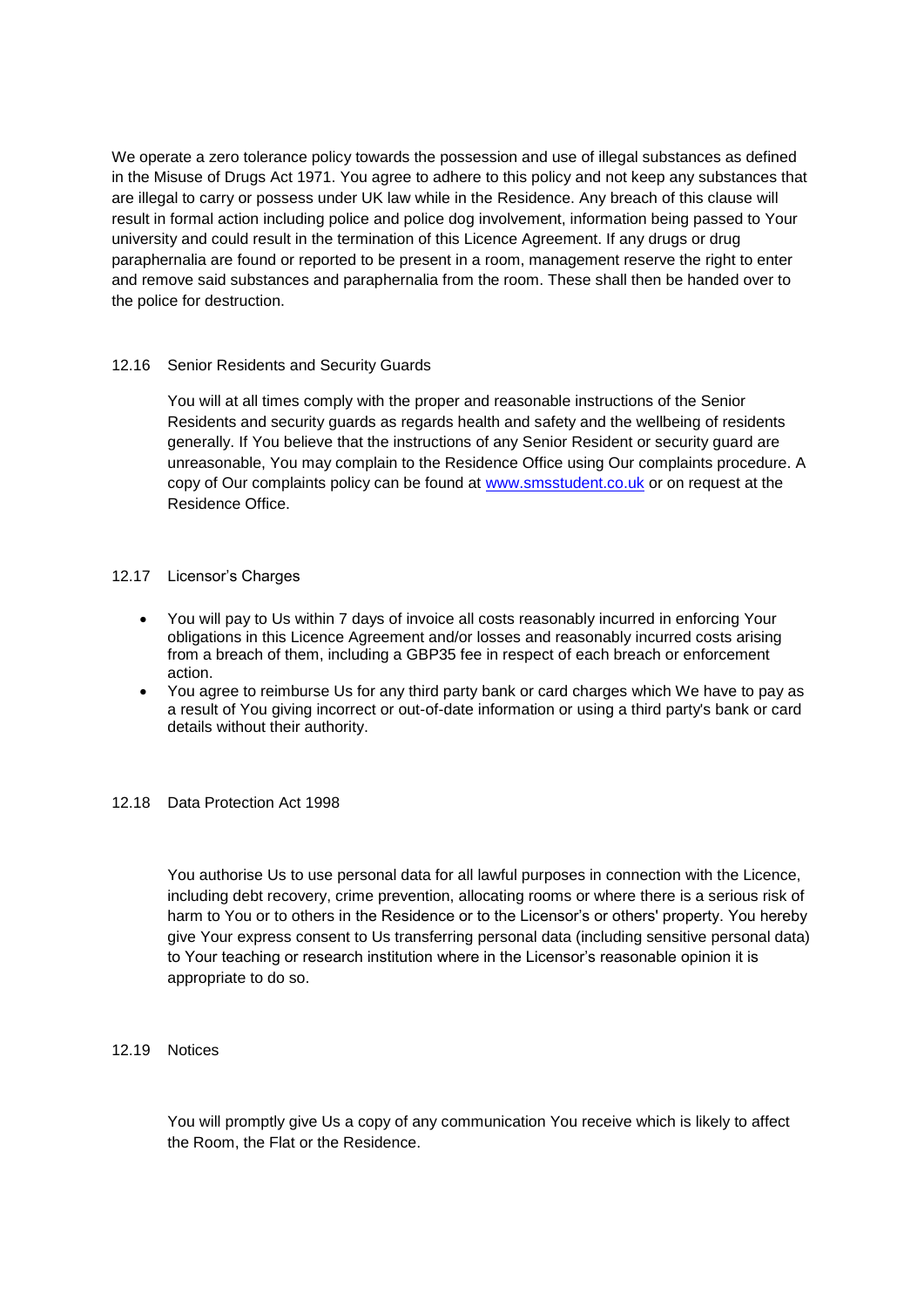# **13. Exclusion of Our (The Licensor's) liability**

### 13.1 Loss and damage

- Our liability for loss or damage to persons or property is excluded unless the loss or damage is caused by Our negligence or breach of Our obligations in these terms and conditions.
- We will not be liable for any loss, theft or damage which You sustain, or for any failure of an insurance claim You submit.
- We are not liable for any loss or damage to any installation carried out by You, or to any equipment served by that installation.
- We will not be liable to carry out any replacement or repair where loss or damage has been caused by You or other residents in the Flat or by their visitors until the person responsible for the loss or damage has paid for it or We have recovered the loss on insurance.
- 13.2 Third Parties

We shall not be liable for the actions or negligence of any third party at the Residence.

- 13.3 Provision of Services
	- We are not responsible for the supply of telephone, broadband or any other services other than those which We agree to supply in this Licence Agreement and You must direct any complaints concerning the provision of such services and/or their cost to the service provider.
	- We are not responsible for any failure of electricity supply and/or heating and/or water supply unless that failure has been caused by Our wilful negligence or breach of obligation contained in this Licence Agreement.
	- We shall not be responsible for providing any Services where We are prevented from doing so by circumstances beyond Our reasonable control.

#### 13.4 Refunds

We shall not be liable for any payments You do not receive and it is Your responsibility to ensure that We have up-to-date details of Your bank and/or address to enable Us to make any payments due by giving Us written notice of any changes.

## **14. Joint Responsibilities**

- 14.1 You are responsible for Your Room and Room Contents (see also clause 12 which relates to double rooms).
- 14.2 You are jointly responsible with the other residents in Your Flat for the Flat Common Areas and Flat Contents and jointly responsible with the other residents in the Residence for the Residence Common Areas and Residence Contents.